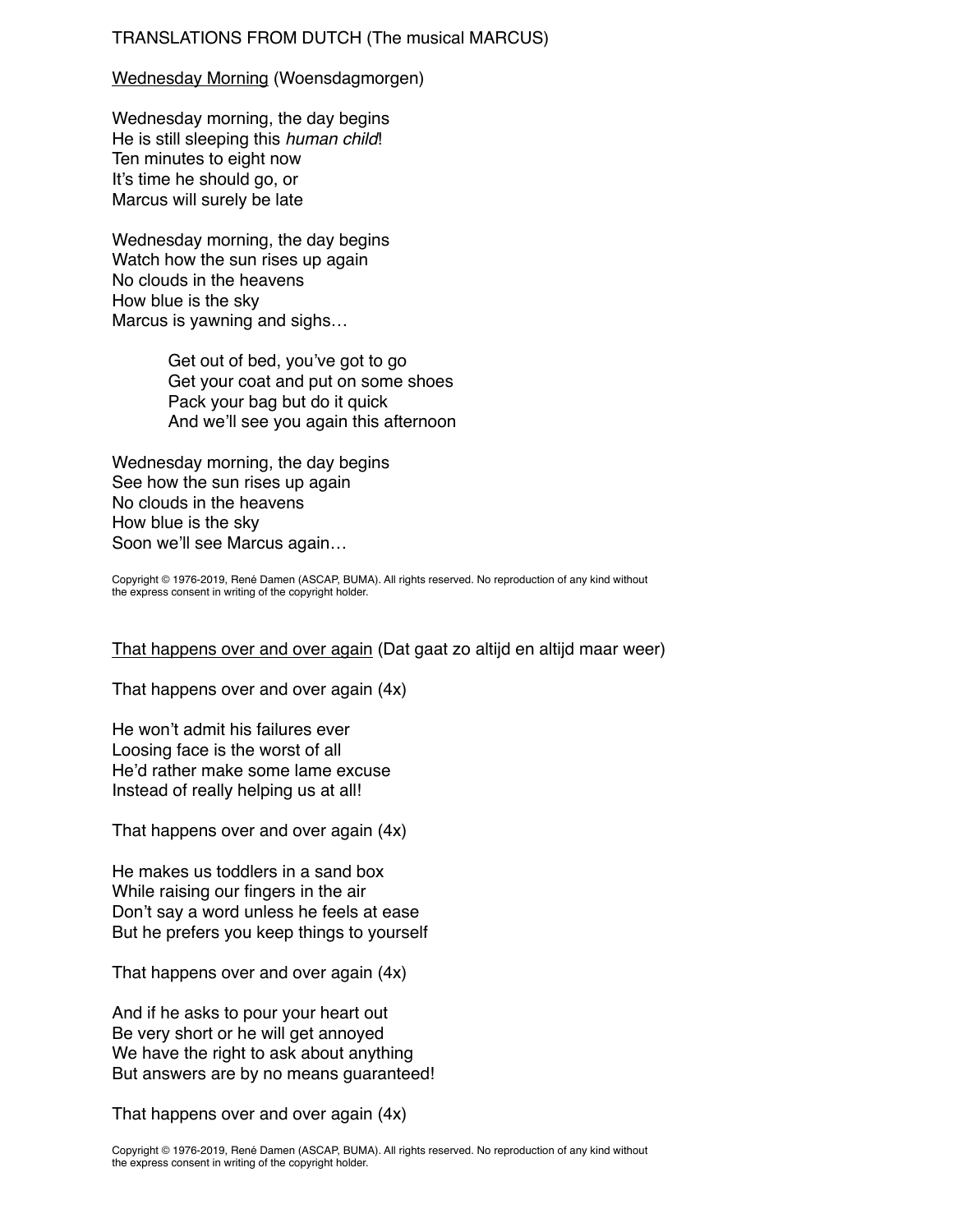## Shut your eyes (Doe je ogen toe)

Time to shut your eyes Come on Marcus, you are tired Quit all the thinking and crawl in your nest Time to shut your eyes

> Forget your worries Safe them for later Relax in the sweet arms of the night (2x)

Time to close your eyes If only for a while As you surrender to A sleep without dreams Time to close your eyes

> Forget your worries Safe them for later Relax in the sweet arms of the night (2x)

In the morning the sun will rise And we will be there for you We'll help to lift that heavy load

> Forget your worries Safe them for later Relax in the sweet arms of the night (2x)

Time to shut your eyes…

Copyright © 1976-2019, René Damen (ASCAP, BUMA). All rights reserved. No reproduction of any kind without the express consent in writing of the copyright holder.

Don't care (Geen zin)  $M =$  Marcus,  $C =$  Kid's Choir

M: I should do something, people say But I'm not feeling it today

> C: Say Marcus, don't you start again Your moping doesn't help one cent

Hey Marcus, be wiser Don't raise a fence around you Don't hide behind your anger If people were reminded of the things that brew inside you They'd had a chance to love you so much more

 M: I'm living through a week of hell Abandoned and ignored as well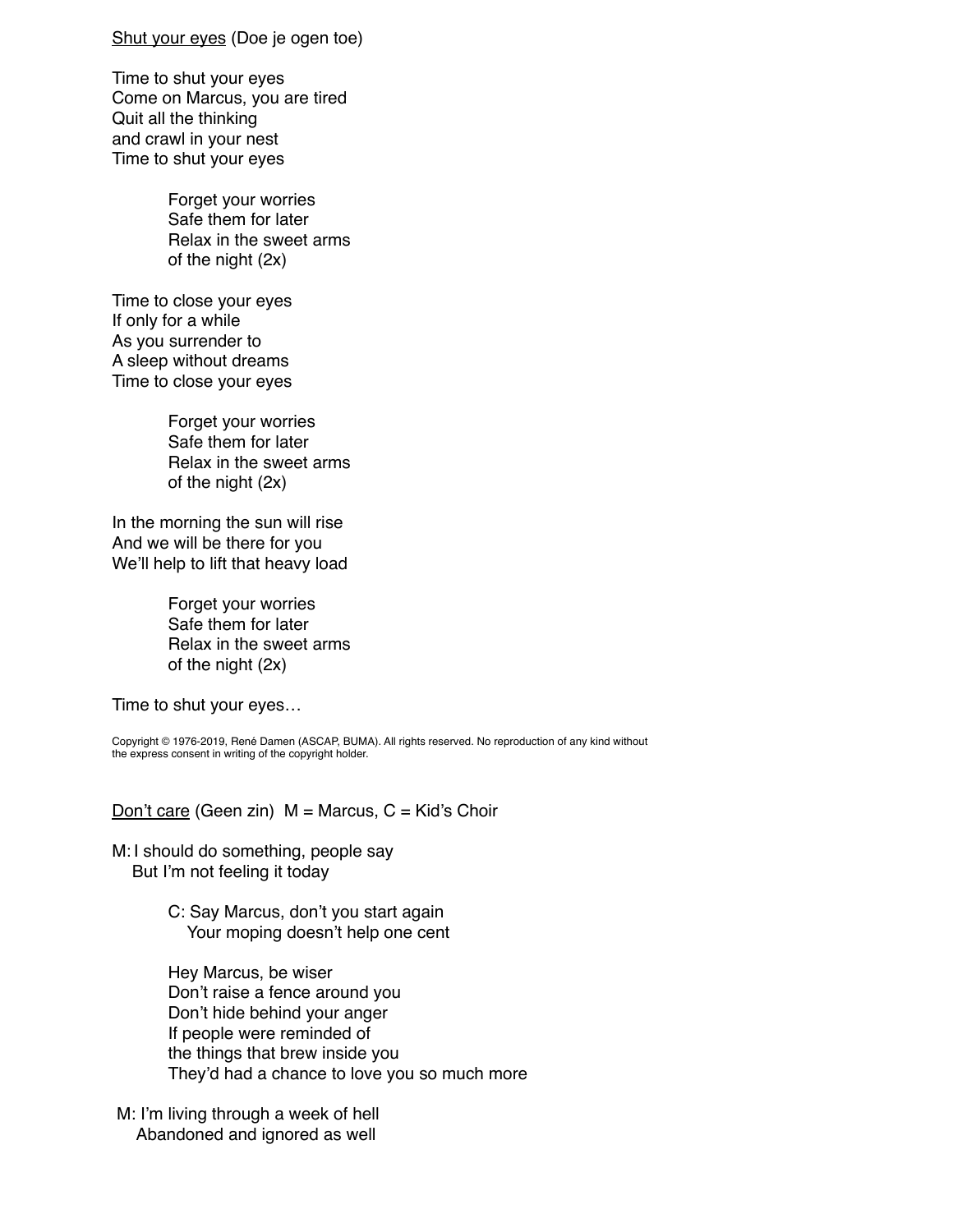C: No Marcus, you know that's not true Your friends are always there for you!

Hey Marcus, be wiser Don't raise a fence around you Don't hide behind your anger If people were reminded of the things that brew inside you They'd had a chance to love you so much more

M: I just don't care, I'm feeling sick My heart is sinking like a brick

> C: Hey Marcus, we believe in you It always matters what you do

Hey Marcus, be wiser Don't raise a fence around you Don't hide behind your anger (2x) If people were reminded of the things that brew inside you They'd had a chance to love you so much more

Copyright © 1976-2019, René Damen (ASCAP, BUMA). All rights reserved. No reproduction of any kind without the express consent in writing of the copyright holder.

Solace (Troost)

If only I could find the proper words to console you (2x) But I can't find them, I can't find them now that I should; now that I should my every word is falling short.

If only I had good advise that I could offer (2x) But I have not, no I have not, can't think of nothing Can't think of nothing that would help to lift you up.

If only I would know a trick to raise your spirit (2x) But I don't know, no, I don't know, I feel so helpless I feel so helpless even though you are my friend.

If only I could tell a joke just to entertain you (2x) But I am lost, No, I am lost, what could I do? What could I do to put a smile back on your face.

If only I could build for you a brand new world (2x) But, no I can't, No I just can't, it's only you It's only you who should believe he could!

If you're still in love with life!